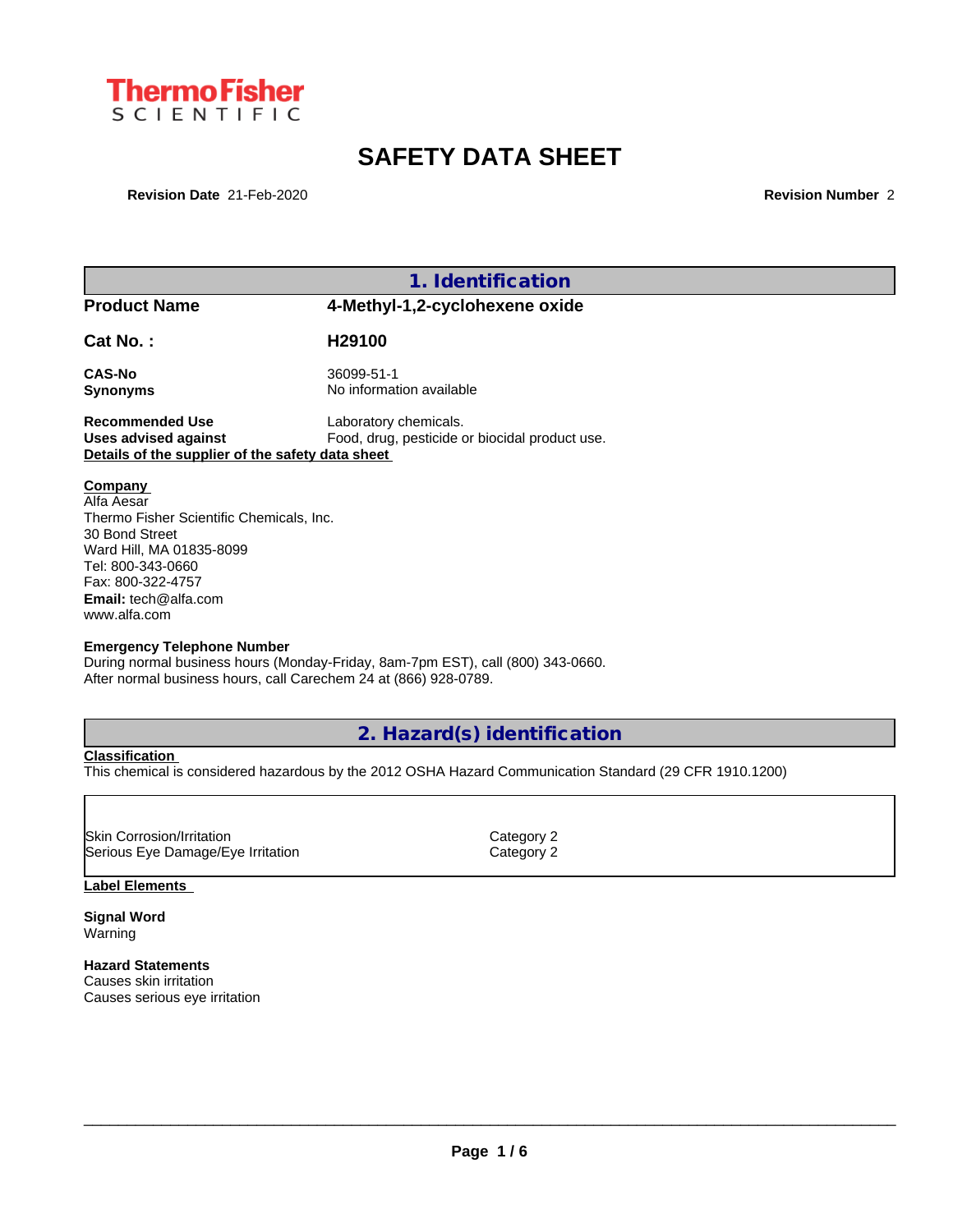

#### **Precautionary Statements Prevention**

Wash face, hands and any exposed skin thoroughly after handling

Wear protective gloves/protective clothing/eye protection/face protection

**Skin**

IF ON SKIN: Wash with plenty of soap and water

If skin irritation occurs: Get medical advice/attention

Take off contaminated clothing and wash before reuse

**Eyes**

IF IN EYES: Rinse cautiously with water for several minutes. Remove contact lenses, if present and easy to do. Continue rinsing If eye irritation persists: Get medical advice/attention

 $\_$  ,  $\_$  ,  $\_$  ,  $\_$  ,  $\_$  ,  $\_$  ,  $\_$  ,  $\_$  ,  $\_$  ,  $\_$  ,  $\_$  ,  $\_$  ,  $\_$  ,  $\_$  ,  $\_$  ,  $\_$  ,  $\_$  ,  $\_$  ,  $\_$  ,  $\_$  ,  $\_$  ,  $\_$  ,  $\_$  ,  $\_$  ,  $\_$  ,  $\_$  ,  $\_$  ,  $\_$  ,  $\_$  ,  $\_$  ,  $\_$  ,  $\_$  ,  $\_$  ,  $\_$  ,  $\_$  ,  $\_$  ,  $\_$  ,

### **Hazards not otherwise classified (HNOC)**

None identified

### **3. Composition/Information on Ingredients**

| 4-Methyl-1,2-cyclohexene oxide<br>36099-51-1<br>$=100$<br>4. First-aid measures |                                                                                                 |  |  |
|---------------------------------------------------------------------------------|-------------------------------------------------------------------------------------------------|--|--|
|                                                                                 |                                                                                                 |  |  |
|                                                                                 |                                                                                                 |  |  |
|                                                                                 |                                                                                                 |  |  |
| <b>General Advice</b><br>If symptoms persist, call a physician.                 |                                                                                                 |  |  |
| <b>Eye Contact</b><br>medical attention.                                        | Rinse immediately with plenty of water, also under the eyelids, for at least 15 minutes. Get    |  |  |
| <b>Skin Contact</b><br>call a physician.                                        | Wash off immediately with plenty of water for at least 15 minutes. If skin irritation persists, |  |  |
| <b>Inhalation</b><br>symptoms occur.                                            | Remove to fresh air. If not breathing, give artificial respiration. Get medical attention if    |  |  |
| Clean mouth with water and drink afterwards plenty of water.<br>Ingestion       |                                                                                                 |  |  |
| None reasonably foreseeable.<br>Most important symptoms and<br>effects          |                                                                                                 |  |  |
| Treat symptomatically<br><b>Notes to Physician</b>                              |                                                                                                 |  |  |

### **5. Fire-fighting measures**

| Unsuitable Extinguishing Media                             | No information available                             |
|------------------------------------------------------------|------------------------------------------------------|
| <b>Flash Point</b><br>Method -                             | No information available<br>No information available |
| <b>Autoignition Temperature</b><br><b>Explosion Limits</b> | No information available                             |
| <b>Upper</b>                                               | No data available                                    |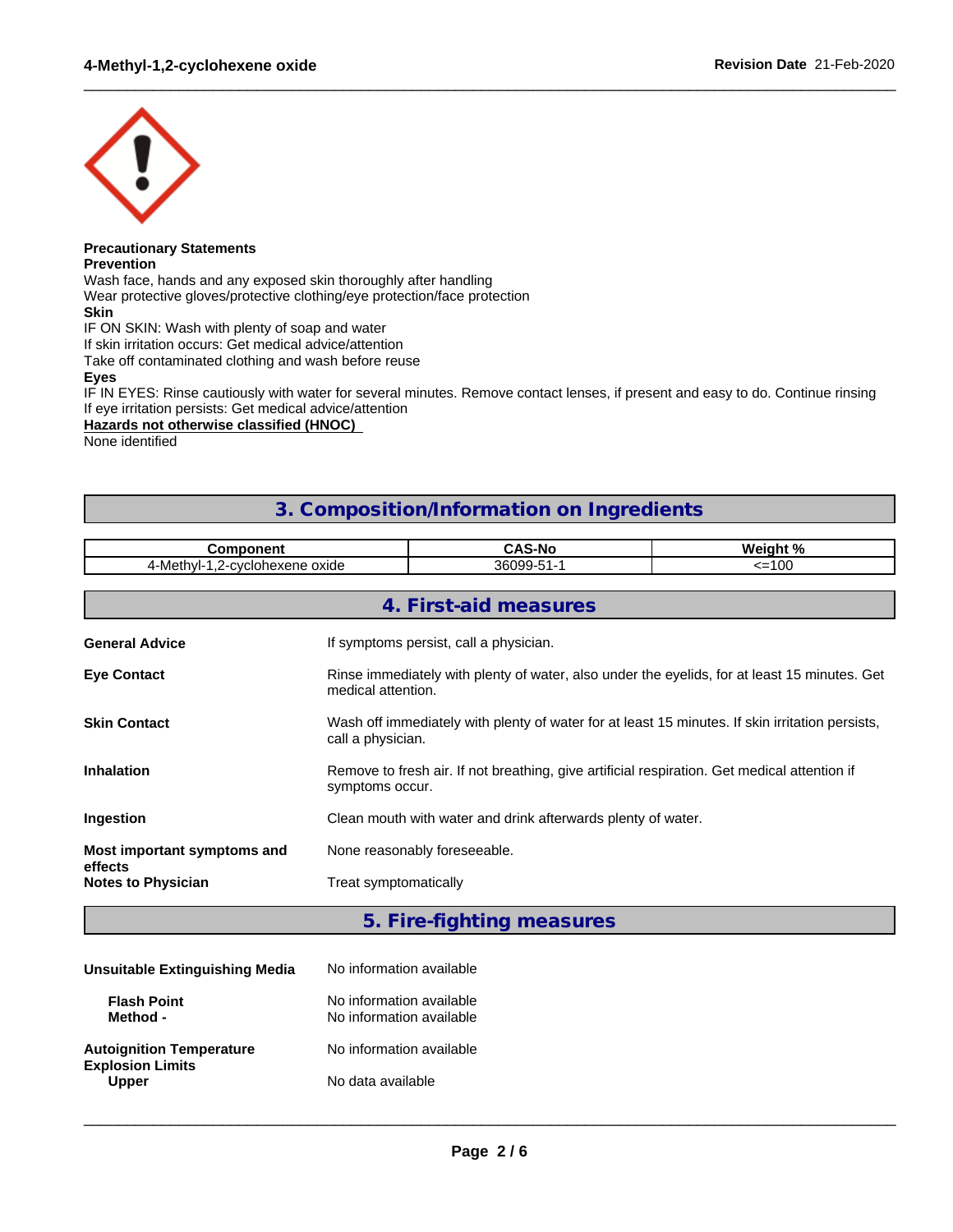| Lower                                                            | No data available |
|------------------------------------------------------------------|-------------------|
| <b>Sensitivity to Mechanical Impact No information available</b> |                   |
| <b>Sensitivity to Static Discharge</b> No information available  |                   |

### **Specific Hazards Arising from the Chemical**

Keep product and empty container away from heat and sources of ignition.

**Hazardous Combustion Products** None known.

### **Protective Equipment and Precautions for Firefighters**

As in any fire, wear self-contained breathing apparatus pressure-demand, MSHA/NIOSH (approved or equivalent) and full protective gear.

| <b>NFPA</b><br><b>Health</b>                                    | Flammability                                                                                                                                                                         | <b>Instability</b> | <b>Physical hazards</b> |
|-----------------------------------------------------------------|--------------------------------------------------------------------------------------------------------------------------------------------------------------------------------------|--------------------|-------------------------|
|                                                                 | 6. Accidental release measures                                                                                                                                                       |                    |                         |
| <b>Personal Precautions</b><br><b>Environmental Precautions</b> | Ensure adequate ventilation. Use personal protective equipment as required.<br>Should not be released into the environment. See Section 12 for additional Ecological<br>Information. |                    |                         |

 $\_$  ,  $\_$  ,  $\_$  ,  $\_$  ,  $\_$  ,  $\_$  ,  $\_$  ,  $\_$  ,  $\_$  ,  $\_$  ,  $\_$  ,  $\_$  ,  $\_$  ,  $\_$  ,  $\_$  ,  $\_$  ,  $\_$  ,  $\_$  ,  $\_$  ,  $\_$  ,  $\_$  ,  $\_$  ,  $\_$  ,  $\_$  ,  $\_$  ,  $\_$  ,  $\_$  ,  $\_$  ,  $\_$  ,  $\_$  ,  $\_$  ,  $\_$  ,  $\_$  ,  $\_$  ,  $\_$  ,  $\_$  ,  $\_$  ,

**Methods for Containment and Clean** Soak up with inert absorbent material. Keep in suitable, closed containers for disposal. **Up**

|                                             | 7. Handling and storage                                                                                                                                                                                                                                 |
|---------------------------------------------|---------------------------------------------------------------------------------------------------------------------------------------------------------------------------------------------------------------------------------------------------------|
| <b>Handling</b>                             | Wear personal protective equipment/face protection. Ensure adequate ventilation. Do not<br>get in eyes, on skin, or on clothing. Avoid ingestion and inhalation.                                                                                        |
| <b>Storage</b>                              | Keep containers tightly closed in a dry, cool and well-ventilated place.                                                                                                                                                                                |
|                                             | 8. Exposure controls / personal protection                                                                                                                                                                                                              |
| <b>Exposure Guidelines</b>                  | This product does not contain any hazardous materials with occupational exposure<br>limitsestablished by the region specific regulatory bodies.                                                                                                         |
| <b>Engineering Measures</b>                 | Ensure that eyewash stations and safety showers are close to the workstation location.                                                                                                                                                                  |
| <b>Personal Protective Equipment</b>        |                                                                                                                                                                                                                                                         |
| <b>Eye/face Protection</b>                  | Wear appropriate protective eyeglasses or chemical safety goggles as described by<br>OSHA's eye and face protection regulations in 29 CFR 1910.133 or European Standard<br>EN166.                                                                       |
| Skin and body protection                    | Wear appropriate protective gloves and clothing to prevent skin exposure.                                                                                                                                                                               |
| <b>Respiratory Protection</b>               | Follow the OSHA respirator regulations found in 29 CFR 1910.134 or European Standard<br>EN 149. Use a NIOSH/MSHA or European Standard EN 149 approved respirator if<br>exposure limits are exceeded or if irritation or other symptoms are experienced. |
| <b>Hygiene Measures</b>                     | Handle in accordance with good industrial hygiene and safety practice.                                                                                                                                                                                  |
|                                             | 9. Physical and chemical properties                                                                                                                                                                                                                     |
| <b>Physical State</b><br>Appearance<br>Odor | Liquid<br>Colorless<br>No information available                                                                                                                                                                                                         |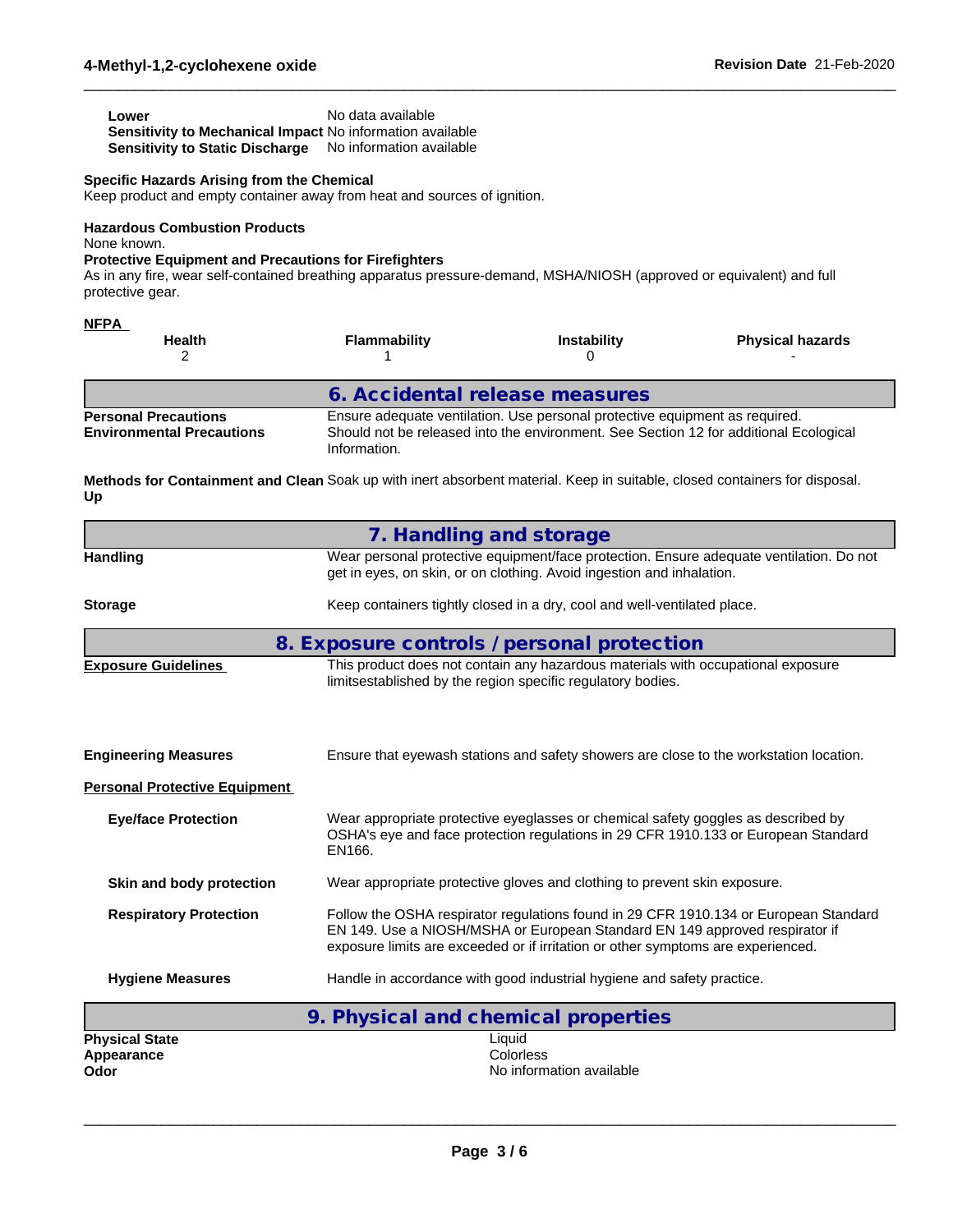### **4-Methyl-1,2-cyclohexene oxide Revision Date** 21-Feb-2020

| <b>Odor Threshold</b>                   | No information available |
|-----------------------------------------|--------------------------|
| рH                                      | No information available |
| <b>Melting Point/Range</b>              | No data available        |
| <b>Boiling Point/Range</b>              | No information available |
| <b>Flash Point</b>                      | No information available |
| <b>Evaporation Rate</b>                 | No information available |
| <b>Flammability (solid,gas)</b>         | Not applicable           |
| <b>Flammability or explosive limits</b> |                          |
| Upper                                   | No data available        |
| Lower                                   | No data available        |
| <b>Vapor Pressure</b>                   | No information available |
| <b>Vapor Density</b>                    | No information available |
| <b>Specific Gravity</b>                 | No information available |
| <b>Solubility</b>                       | No information available |
| Partition coefficient; n-octanol/water  | No data available        |
| <b>Autoignition Temperature</b>         | No information available |
| <b>Decomposition Temperature</b>        | No information available |
| <b>Viscosity</b>                        | No information available |
| <b>Molecular Formula</b>                | C7 H12 O                 |
| <b>Molecular Weight</b>                 | 112.17                   |
|                                         |                          |

# **10. Stability and reactivity**

 $\_$  ,  $\_$  ,  $\_$  ,  $\_$  ,  $\_$  ,  $\_$  ,  $\_$  ,  $\_$  ,  $\_$  ,  $\_$  ,  $\_$  ,  $\_$  ,  $\_$  ,  $\_$  ,  $\_$  ,  $\_$  ,  $\_$  ,  $\_$  ,  $\_$  ,  $\_$  ,  $\_$  ,  $\_$  ,  $\_$  ,  $\_$  ,  $\_$  ,  $\_$  ,  $\_$  ,  $\_$  ,  $\_$  ,  $\_$  ,  $\_$  ,  $\_$  ,  $\_$  ,  $\_$  ,  $\_$  ,  $\_$  ,  $\_$  ,

| <b>Reactive Hazard</b>                                            | None known, based on information available |  |
|-------------------------------------------------------------------|--------------------------------------------|--|
| <b>Stability</b>                                                  | Stable under normal conditions.            |  |
| <b>Conditions to Avoid</b>                                        | Incompatible products.                     |  |
| Incompatible Materials                                            | Strong oxidizing agents                    |  |
| Hazardous Decomposition Products None under normal use conditions |                                            |  |
| <b>Hazardous Polymerization</b>                                   | Hazardous polymerization does not occur.   |  |
| <b>Hazardous Reactions</b>                                        | None under normal processing.              |  |

## **11. Toxicological information**

### **Acute Toxicity**

| <b>Product Information</b><br><b>Component Information</b><br><b>Toxicologically Synergistic</b><br><b>Products</b> | No information available                                                                   |
|---------------------------------------------------------------------------------------------------------------------|--------------------------------------------------------------------------------------------|
|                                                                                                                     | Delayed and immediate effects as well as chronic effects from short and long-term exposure |
| <b>Irritation</b>                                                                                                   | No information available                                                                   |
| <b>Sensitization</b>                                                                                                | No information available                                                                   |
| Carcinogenicity                                                                                                     | The table below indicates whether each agency has listed any ingredient as a carcinogen.   |

| Component                           | <b>CAS-No</b> | <b>IARC</b>               | <b>NTP</b> | <b>ACGIH</b> | <b>OSHA</b> | Mexico     |
|-------------------------------------|---------------|---------------------------|------------|--------------|-------------|------------|
| 4-Methyl-1,2-cyclohex <br>ene oxide | 36099-51-1    | Not listed                | Not listed | Not listed   | Not listed  | Not listed |
| <b>Mutagenic Effects</b>            |               | No information available  |            |              |             |            |
| <b>Reproductive Effects</b>         |               | No information available. |            |              |             |            |
| <b>Developmental Effects</b>        |               | No information available. |            |              |             |            |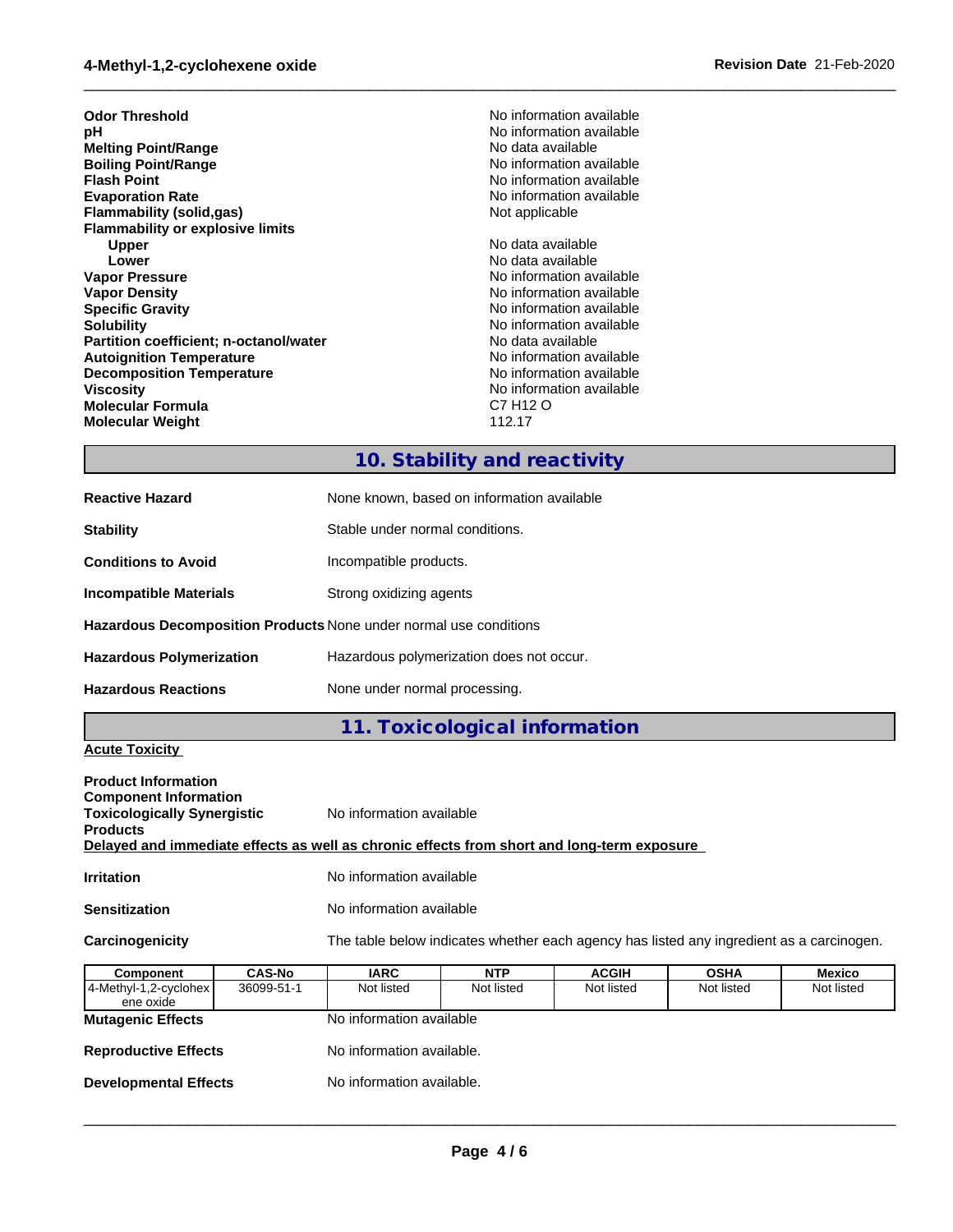| <b>Other Adverse Effects</b>                                                  | The toxicological properties have not been fully investigated. |
|-------------------------------------------------------------------------------|----------------------------------------------------------------|
| <b>Endocrine Disruptor Information</b>                                        | No information available                                       |
| <b>Symptoms / effects, both acute and No information available</b><br>delaved |                                                                |
| <b>Aspiration hazard</b>                                                      | No information available                                       |
| <b>STOT - single exposure</b><br><b>STOT - repeated exposure</b>              | None known<br>None known                                       |
| Teratogenicity                                                                | No information available.                                      |
|                                                                               |                                                                |

 $\_$  ,  $\_$  ,  $\_$  ,  $\_$  ,  $\_$  ,  $\_$  ,  $\_$  ,  $\_$  ,  $\_$  ,  $\_$  ,  $\_$  ,  $\_$  ,  $\_$  ,  $\_$  ,  $\_$  ,  $\_$  ,  $\_$  ,  $\_$  ,  $\_$  ,  $\_$  ,  $\_$  ,  $\_$  ,  $\_$  ,  $\_$  ,  $\_$  ,  $\_$  ,  $\_$  ,  $\_$  ,  $\_$  ,  $\_$  ,  $\_$  ,  $\_$  ,  $\_$  ,  $\_$  ,  $\_$  ,  $\_$  ,  $\_$  ,

**12. Ecological information**

| <b>Ecotoxicity</b> |  |  |  |
|--------------------|--|--|--|
|                    |  |  |  |

Do not empty into drains.

| <b>Persistence and Degradability</b> | Immiscible with water                                                                                                                                                                                                                                                 |
|--------------------------------------|-----------------------------------------------------------------------------------------------------------------------------------------------------------------------------------------------------------------------------------------------------------------------|
| <b>Bioaccumulation/Accumulation</b>  | No information available.                                                                                                                                                                                                                                             |
| <b>Mobility</b>                      | Is not likely mobile in the environment due its low water solubility.                                                                                                                                                                                                 |
|                                      | 13. Disposal considerations                                                                                                                                                                                                                                           |
| <b>Waste Disposal Methods</b>        | Chemical waste generators must determine whether a discarded chemical is classified as a<br>hazardous waste. Chemical waste generators must also consult local, regional, and<br>national hazardous waste regulations to ensure complete and accurate classification. |

|                   | 14. Transport information  |
|-------------------|----------------------------|
|                   | Not regulated              |
| <u>DOT</u><br>TDG | Not regulated              |
| <b>IATA</b>       | Not regulated              |
| <b>IMDG/IMO</b>   | Not regulated              |
|                   | 15. Regulatory information |

### **United States of America Inventory**

| Component                          | <b>CAS-No</b> | <b>TSCA</b> | TOO A I<br>Inventory notification -<br>ີ<br><b>Active/Inactive</b> | TSCA<br>A - EPA Regulatory '<br><b>Flags</b> |
|------------------------------------|---------------|-------------|--------------------------------------------------------------------|----------------------------------------------|
| 4-Methyl-<br>1,2-cyclohexene oxide | 36099-51-1    |             |                                                                    |                                              |

### **Legend:**

**TSCA** - Toxic Substances Control Act, (40 CFR Part 710)

X - Listed '-' - Not Listed

**TSCA 12(b)** - Notices of Export Not applicable

### **International Inventories**

Canada (DSL/NDSL), Europe (EINECS/ELINCS/NLP), Philippines (PICCS), Japan (ENCS), Australia (AICS), China (IECSC), Korea (ECL).

| Component                                                | ີ AS-No          | <b>DSL</b> | <b>NDSL</b> | <b>EINECS</b> | <b>PICCS</b> | <b>ENCS</b> | <b>AICS</b> | <b>IECSC</b> | レヒヘリ<br>ncul |
|----------------------------------------------------------|------------------|------------|-------------|---------------|--------------|-------------|-------------|--------------|--------------|
| Methyl-<br>-cvclohexene oxide<br>╯-1<br>$\mathbf{u}$<br> | 36099-51-<br>ັບ. |            |             |               |              |             |             |              |              |

### **U.S. Federal Regulations**